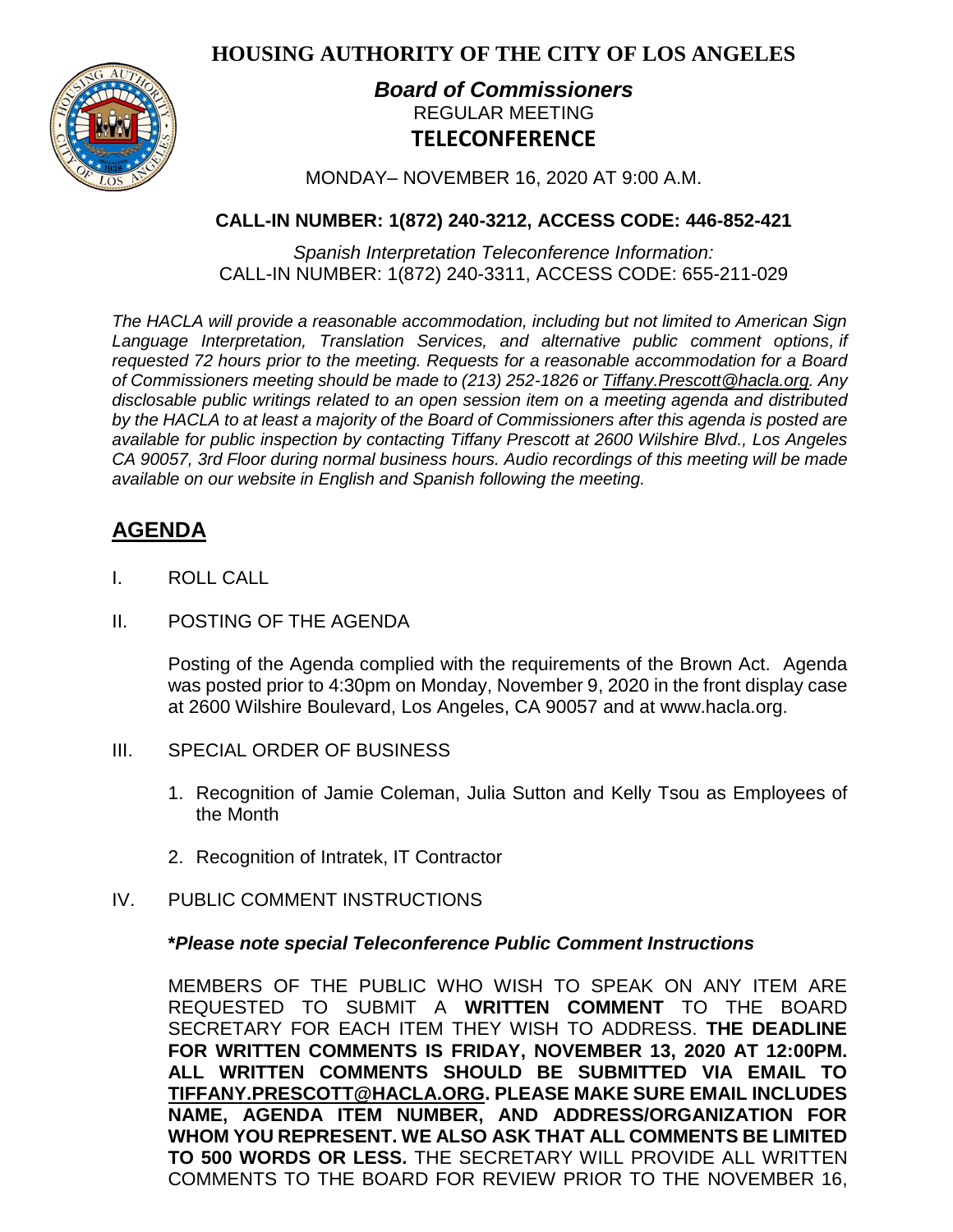2020 BOC MEETING. THE SECRETARY WILL ALSO READ EACH PUBLIC COMMENT INTO THE RECORD AT THE TIME THE ITEM IS CONSIDERED.

THE PURPOSE OF PUBLIC COMMENT IS TO ALLOW THE PUBLIC TO ADDRESS THE BOARD AND THE BOARD IS INTERESTED IN HEARING FROM MEMBERS OF THE PUBLIC, STAKEHOLDERS AND INTERESTED PARTIES. HOWEVER, SPEAKERS ARE ASKED TO EXERCISE COURTESY AND CONSIDER THE RIGHTS OF OTHER SPEAKERS BY ADHERING TO THE SPECIAL TELECONFERENCE PUBLIC COMMENT INSTRUCTIONS AND IF POSSIBLE REFRAIN FROM UNNECESSARY REPETITION IN THEIR COMMENTS.

## V. PRESIDENT AND CEO ADMINISTRATIVE REPORT

1. Monthly Oral Report

#### VI. BOARD BUSINESS ITEMS

- A. Items for Discussion
	- 1. Proposed 2021 Consolidated Operating and Capital Budget

Contact: Marlene Garza, Chief Administrative Officer

B. Consent Items

Routine business items are assigned to the consent agenda. These items will be approved by the Board in one motion. A Commissioner may request any consent agenda item be removed, discussed or acted upon separately. Items removed from the consent agenda for separate action will be considered in the "Excluded Consent Items" section below.

1. Proposed Resolution Approving the Amended and Restated Conflict of Interest Policy of the Housing Authority of the City of Los Angeles

Contact: James Johnson, General Counsel

2. Proposed Resolution Adopting the Schedule of Regular Meetings of the Board of Commissioners for the 2021 Calendar Year

Contact: James Johnson, General Counsel

3. Proposed Resolution Approving the Housing Authority's Policy on Use of Authority Issued Information Technology Resources and Authorizing the Development and Implementation of Procedures in Furtherance of Said Policy

Contact: Annie Markarian, Director of Labor and Employee Relations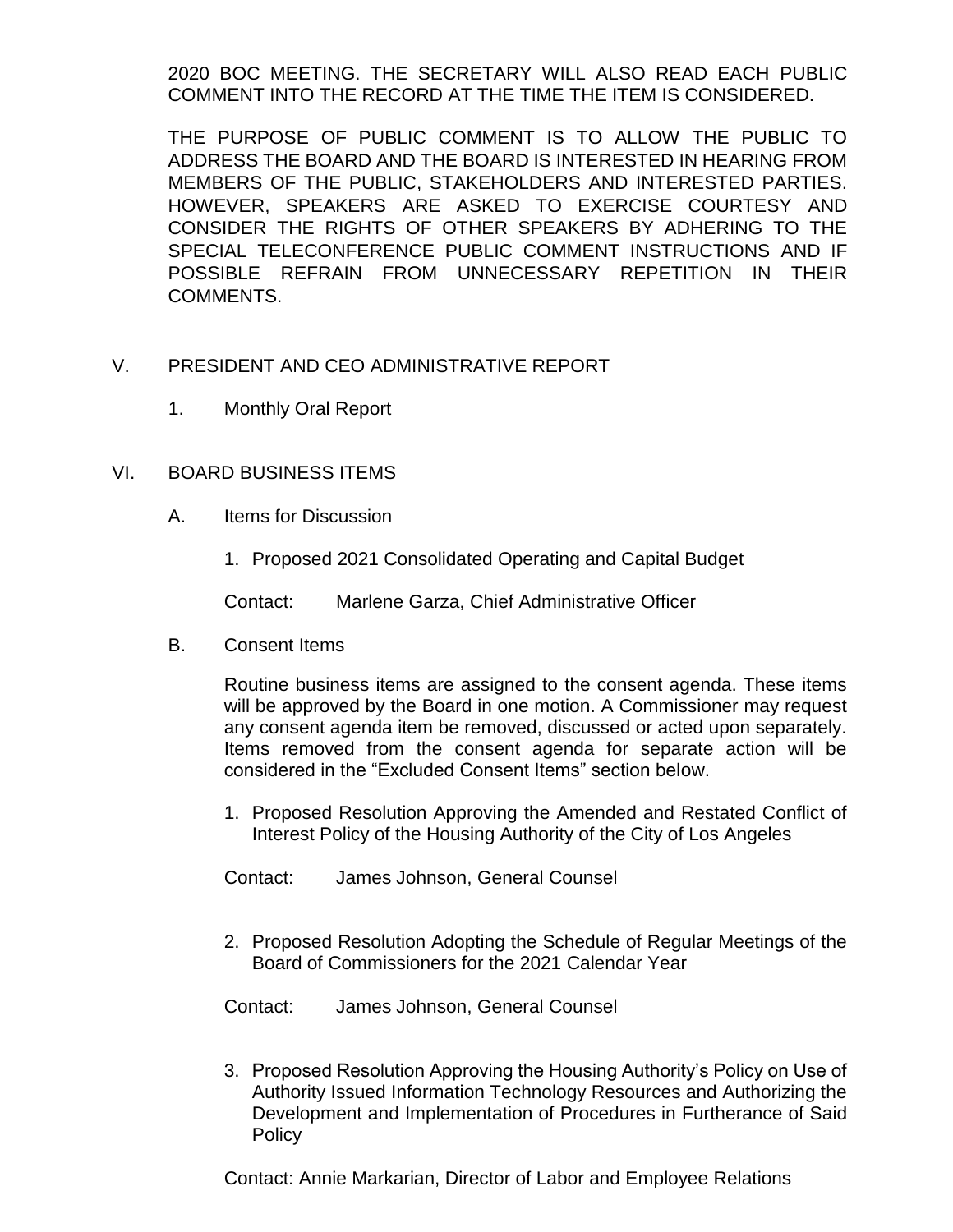4. Proposed Resolution Authorizing the President and CEO, or Designee, to Execute a Contract with Sedgwick Claims Management Services, Inc, for an Initial One-Year Term, with Four(4) One-Year Options to Extend, Pursuant to RFP No. HA-2020-114 for a Total Contract Amount Not to Exceed \$1,022,331 to Provide Third-Party Claims Administration of the Authority's Workers' Compensation Self-Insured Program, and Related Actions.

Contact: Annie Markarian, Director of Labor and Employee Relations

- 5. Proposed Resolution Authorizing the President and CEO, or Designee, to Execute a Contract with Overland, Pacific & Cutler, LLC for an Initial One-Year Term with Four(4) One-Year Options to Extend, to Draft a Relocation Plan and Provide Relocation Planning Services Associated with Phase I of the Rancho San Pedro Redevelopment Project, Pursuant to a Contract Award Under RFP HA-2020-103-NF for a Total Amount Not-to-Exceed \$600,000
- Contact: Jenny Scanlin, Chief Strategic Development Officer
- 6. Proposed Resolution Authorizing the President and CEO to Write Off Uncollectible Accounts Receivable of \$245,380 for the Section 8 Programs
- Contact: Patricia Kataura, Director of Finance
- 7. FY 2020 3rd Quarter Budget Status Report

## **Receive and File**

Contact: Marlene Garza, Chief Administrative Officer

- C. Excluded Consent Agenda Items
- D. Agenda Items for Future Board of Commissioner Meetings

Commissioners may direct staff to add agenda items for future Board meetings.

#### VII. CLOSED SESSION

Public Employee Performance Evaluation Pursuant to Government Code §54957 and Conference with Labor Negotiator(s) Pursuant to Government Code §54957.6

Agency Designated Representative(s): Ben Besley, Noramay Cadena, and Lucelia Hooper

Employee Title/Unrepresented Employee: President and Chief Executive **Officer**